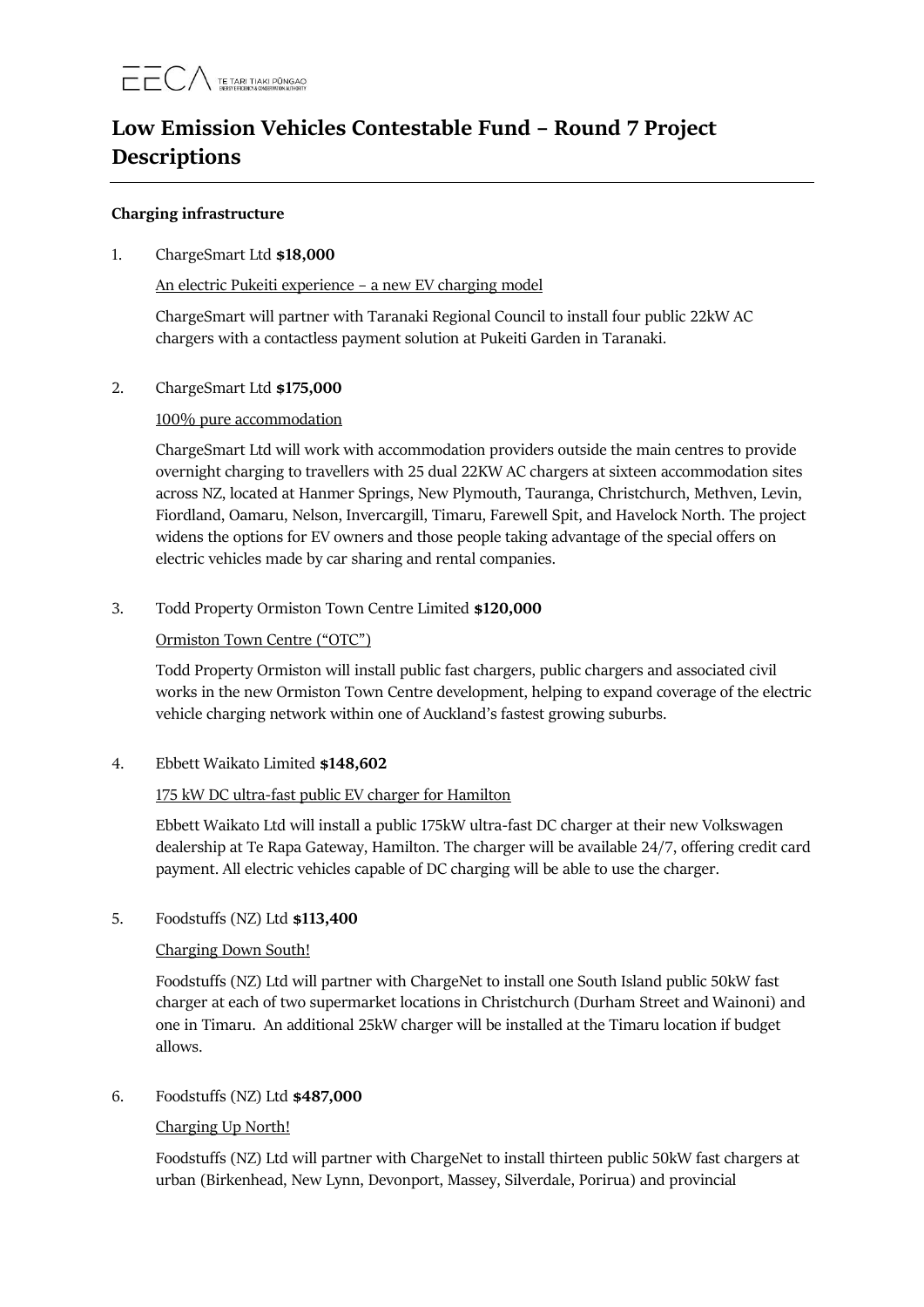# $\overline{\phantom{a}}$   $\overline{\phantom{a}}$   $\overline{\phantom{a}}$   $\overline{\phantom{a}}$   $\overline{\phantom{a}}$   $\overline{\phantom{a}}$   $\overline{\phantom{a}}$   $\overline{\phantom{a}}$   $\overline{\phantom{a}}$   $\overline{\phantom{a}}$   $\overline{\phantom{a}}$   $\overline{\phantom{a}}$   $\overline{\phantom{a}}$   $\overline{\phantom{a}}$   $\overline{\phantom{a}}$   $\overline{\phantom{a}}$   $\overline{\phantom{a}}$   $\overline{\phantom{a}}$   $\overline{\$

(Wellsford, Te Puke, New Plymouth, Taupo, Whanganui, Palmerston North, Carterton) supermarket locations in the North Island.

### 7. ChargeNet NZ Limited **\$257,000**

# Four 300kW chargers for Taupo CBD

ChargeNet NZ will install two dual port charging stations able to charge up to four electric vehicles simultaneously, and delivering up to 300kW per vehicle, and ancillary equipment in the Taupo central business district.

# 8. ChargeNet NZ Limited **\$77,000**

# Plugging two keys charging network gaps

ChargeNet NZ will install a public 50kW DC fast charger in each of Rerenga Street, Mokau in the North Island and Palmerston in the South Island, filling two key gaps in the charging network.

# 9. Drive EV Ltd **\$37,000**

# Central Taupo EV charging station

Drive EV will install one 50kW DC charger and one 22kW charger at their premises in Central Taupo. The chargers will be publicly available and offer 24/7 ChargeNet billing.

# 10. Wellington City Council **\$50,000**

# Fast Chargers for Waitohi Community Hub

Wellington City Council will install four public 25kW DC medium speed electric vehicle chargers at Waitohi, a major community hub being developed in Johnsonville, Wellington, comprising a swimming pool, library, café, and community centre, increasing access to and visibility of chargers outside the city centre.

#### 11. The Warehouse Group **\$265,588**

#### Nationwide 50 kW DC EV Rapid Charger Network Improvement

The Warehouse Group will install one 50kW Rapid Charge DC EV charging station in eight regional The Warehouse stores for free public use, located at Kaitaia, Kerikeri, Royal Oak, Gisborne, Petone, Greymouth, Rolleston and South Dunedin, increasing public access to fast charging in more areas. The additional charging stations will expand TWG's existing network of 24 chargers at The Warehouse stores around the country.

12. Mitchell Corp NZ Ltd **\$43,950**

#### Book a charge

The online NZ accommodation booking specialists Ezibed.com, brought to you by Mitchell Corp NZ Ltd, will provide bookable electric vehicle charging facilities at 15 selected NZ accommodation providers. Both local and international travellers will have now have the peace of mind and confidence in the practicality of travelling with an electric vehicle, and playing their part in the lowering of emissions.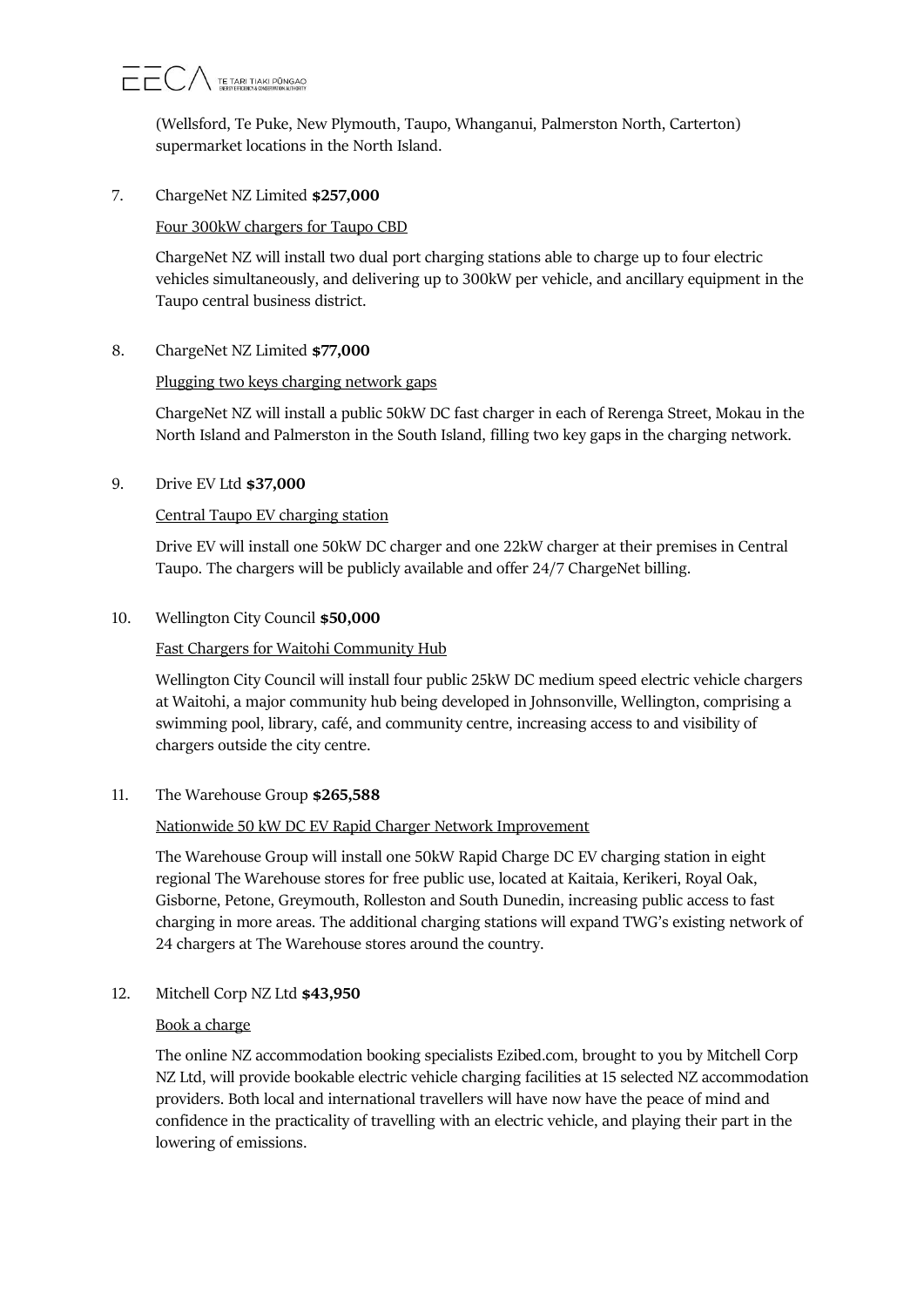

#### 13. Refining NZ **\$49,385**

### EV charging infrastructure for electric vehicles

Refining NZ will install one 50kW DC fast charger in the Visitor Centre carpark on the Twin Coast Discovery tourist route, and two 22kW slow chargers for visitor parking at Refining NZ's offices.

### **Car rental/car share**

14. Anglesea Car Rentals **\$351,564**

# Loop car share fleet transition to battery electric vehicles

Anglesea Car Rentals will transition their existing "Loop" car share fleet of 20 combustion engine vehicles to battery electric vehicles (BEVs) and install 7.2kW chargers at twenty vehicle home spaces. This car share project will be the first such project in the Waikato to feature BEVs. It will allow users simple and low cost access to trial and use of publically available BEVs.

15. Zilch (formerly known as Yoogo Share) **\$300,000**

# Pure electric vehicle car sharing service for Auckland

Co-funding will support Zilch's deployment of a zero emission car sharing service and related EV charging infrastructure in strategic locations throughout Auckland's CBD. Zilch (previously Yoogo Share) is available on-demand to government agencies, business (large and small) and everyday Kiwis looking to reduce their carbon footprint. Customers use Zilch instead of having a pool-car fleet, instead of taxis for airport transfers, for general trips throughout the day or night and to commute to and from work. The Zilch Auckland fleet will include the Hyundai Kona with an increased range of 400km. Zilch has a track record of innovating in the zero emission space. So far with the support of EECA they have delivered over 250 tonnes of carbon savings and over 40,000 zero emission trips in Christchurch.

#### 16. Cityhop **\$312,500**

#### Cityhop takes electric car sharing Nationwide

Cityhop will add fifty electric vehicles to take its electric car sharing service nationwide, giving thousands more New Zealanders access to a low emission vehicle. Cityhop has a long established platform, membership and All of Government offering to take EV car sharing mainstream.

#### 17. GO Rentals **\$180,000**

#### GO rentals EV trial project

GO Rentals will offer six rental battery electric vehicles at the same price as a combustion engine car, the ability to book the vehicles online, and there will be no fees for re-charging. Two cars will be available at each of Dunedin and Queenstown, with a further vehicle at each of Auckland and Christchurch. GO will also provide public access to a charger at Queenstown Airport.